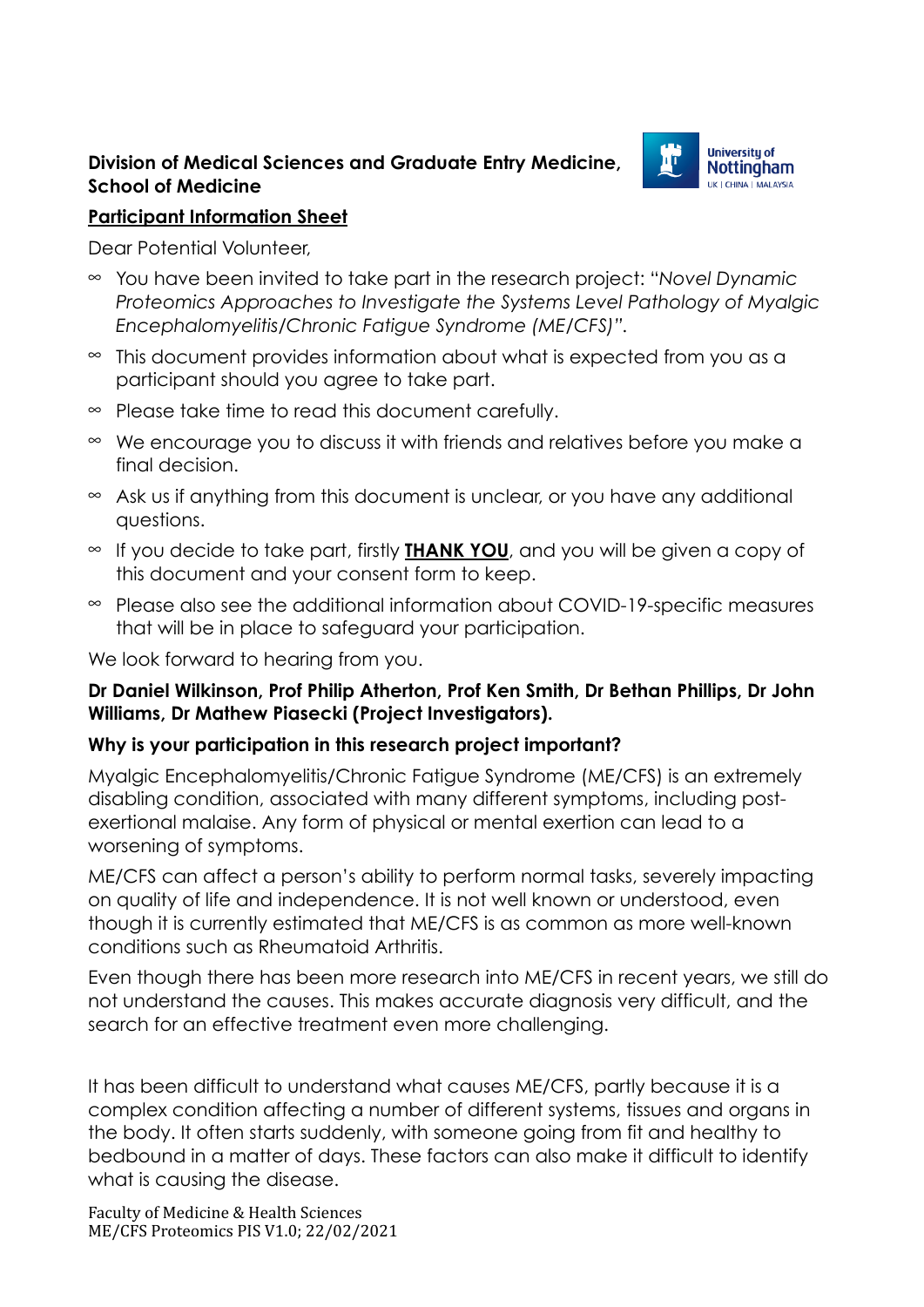### **Proteomics**

Because of the complexities surrounding ME/CFS, a new and novel approach is needed in researching the underlying causes. In recent years an analytical technique called proteomics has provided good promise in other conditions. It has helped to identify potentially unknown factors which may be contributing to the onset of disease.

Proteomics works by measuring the levels of several hundred to thousands of proteins present within a blood or tissue sample at the same time. Proteins are the compounds that make up our cells and help to control their function.

By looking at the differences between the levels of many proteins in someone with the disease compared to someone without the disease, we can potentially identify which proteins, and hence which pathways and/or tissues in the body, may be important in the development of the disease.

Standard proteomics techniques do not take into account the fact that the metabolic processes in our body are constantly changing, so that a single measure at one point in time may completely miss key changes important to the disease cause.

The aim of this project therefore, is to use a new type of proteomics technique called dynamic proteomics. Dynamic proteomics measures the levels of proteins in blood and tissue samples at several different time points, to capture important dynamic changes that are occurring in the metabolism of ME/CFS patients.

This may provide the detailed insight needed to understand which factors in the body control ME/CFS symptoms and disease progression. This would be a very important step in helping to improve quality of life for sufferers of this devastating condition.

### **Some immediate questions you may have.**

### **Why have you been chosen?**

 $\infty$  In order for this study to be successful we need to recruit 10 females with ME/ CFS who are aged 20 to 50 years, and 10 healthy females of a similar age.

### **Do you have to take part?**

 $\approx$  No, participation is entirely voluntary. If you decide to take part, you are still free to withdraw at any time without giving a reason

### **What does my participation involve?**

• You will be asked to attend the Medical School at the Royal Derby Hospital Centre for a number of study visits which are summarised below.

| Study Visit | Details of Visit |
|-------------|------------------|
|-------------|------------------|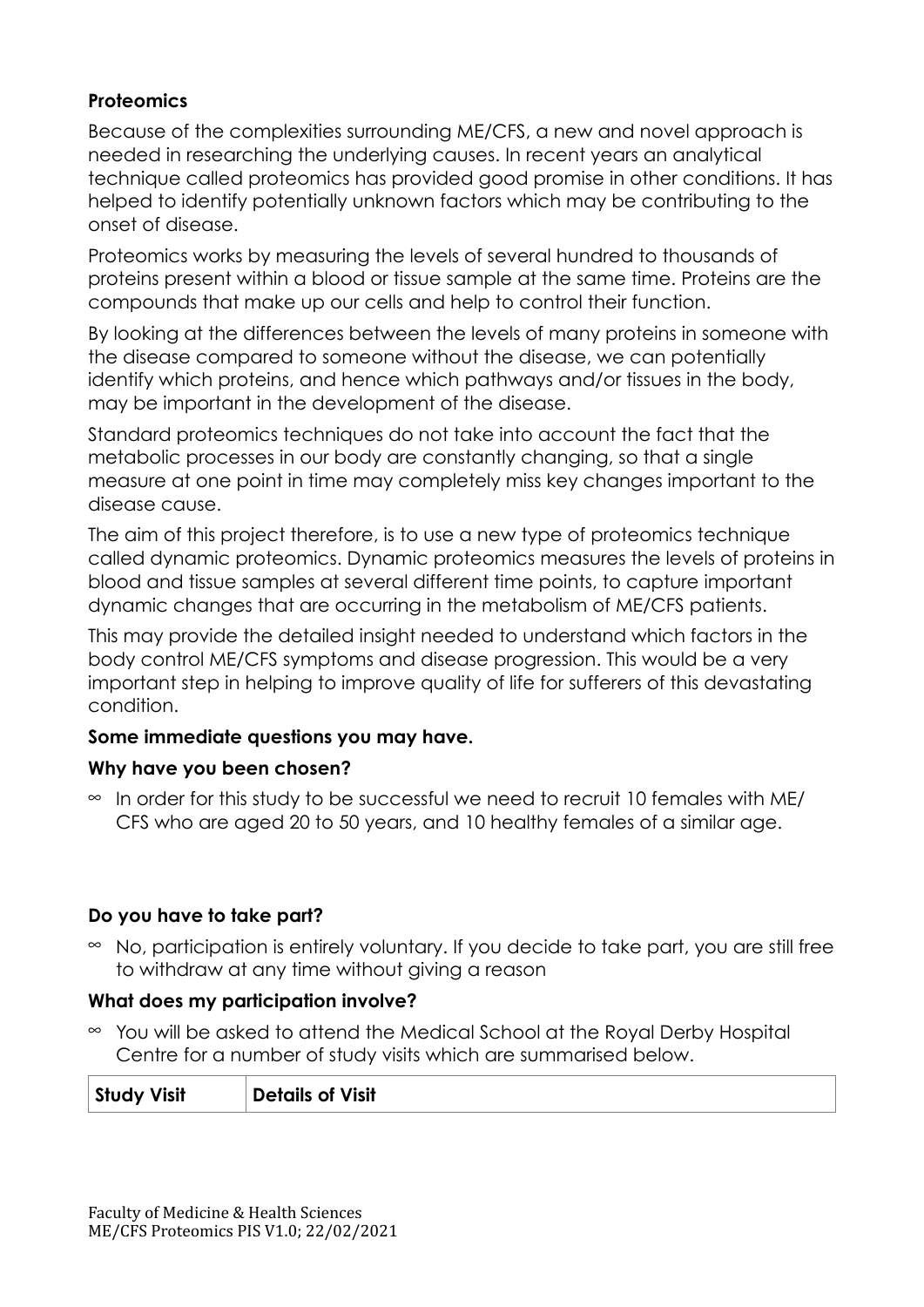| <b>Screening Visit:</b>                                                                                   |  | 1. A medical history will be performed.                                                                                                                                                                                                                                                                                                                                                                                                                                                                                                                                |  |  |
|-----------------------------------------------------------------------------------------------------------|--|------------------------------------------------------------------------------------------------------------------------------------------------------------------------------------------------------------------------------------------------------------------------------------------------------------------------------------------------------------------------------------------------------------------------------------------------------------------------------------------------------------------------------------------------------------------------|--|--|
|                                                                                                           |  | 2. Measures of Height and Weight will be recorded.                                                                                                                                                                                                                                                                                                                                                                                                                                                                                                                     |  |  |
| Aim of visit: To<br>assess                                                                                |  | 3. Assessments of heart function using ECG and Blood Pressure<br>will be performed.                                                                                                                                                                                                                                                                                                                                                                                                                                                                                    |  |  |
| participant<br>suitability for<br>the study<br>Approximate<br><b>Duration of Visit:</b><br>1 <sub>h</sub> |  | 4. Eligibility for required exercise testing. To ensure that the<br>prescribed exercise testing does not induce too severe<br>reaction that you are unable to complete the remainder of<br>the testing, eligibility will be based on previously published<br>criteria. You will be eligible to take part if you are completing<br>clinician-prescribed regular low-intensity exercise (e.g., 10-<br>min of gentle pace walking) without symptom exacerbation,<br>and are physically capable of performing moderate-<br>intensity aerobic exercise for at least 25 min. |  |  |
|                                                                                                           |  | 5. A small blood sample (~10mls) to measure health<br>parameters, including liver and kidney function.                                                                                                                                                                                                                                                                                                                                                                                                                                                                 |  |  |
| Time to next visit: No more than 3 months after $-6$ weeks average                                        |  |                                                                                                                                                                                                                                                                                                                                                                                                                                                                                                                                                                        |  |  |
| Pre-study<br><b>Assessment</b><br><u>Visit</u><br>Aim of Visit:                                           |  | 1. Baseline assessments of body composition using ultrasound.<br>An ultrasound machine uses soundwaves which humans<br>cannot hear and provides information about structure<br>underneath the skin and will be used to assess muscle size<br>and structure.                                                                                                                                                                                                                                                                                                            |  |  |
| Collection of<br>baseline data<br>and samples<br>and<br>familiarisation<br>with main study<br>protocol    |  | 2. Measures of Symptom Severity. In order to assess symptom<br>severity we will ask you to complete a DePaul Symptom<br>Questionnaire and clinical symptom data assessment. These<br>assessments have been specifically developed to assess<br>both CDC and CCC case definition criteria of ME/CFS. These<br>assessments will be performed throughout the study period<br>to monitor severity of symptoms as a result of the testing.                                                                                                                                  |  |  |
|                                                                                                           |  | 3. Collection of baseline biological samples:                                                                                                                                                                                                                                                                                                                                                                                                                                                                                                                          |  |  |
| Approximate                                                                                               |  | Single blood sample from an arm vein.<br>$\infty$                                                                                                                                                                                                                                                                                                                                                                                                                                                                                                                      |  |  |
| <b>Duration of Visit:</b><br>$3-4h$                                                                       |  | A single muscle sample will be collected from the upper<br>$\infty$<br>part (quads) of one leg. This will involve injecting some<br>local anaesthetic to numb the area, and a making a<br>small cut in the skin. Each muscle sample will be<br>approximately the size of a pea. Biopsy sites will be<br>closed by stitches, which are removed (and the wound<br>site checked) after 5-7 days. This visit will be arranged<br>with you at your convenience at the end of Pre-Study<br>nccaccmant vicit                                                                  |  |  |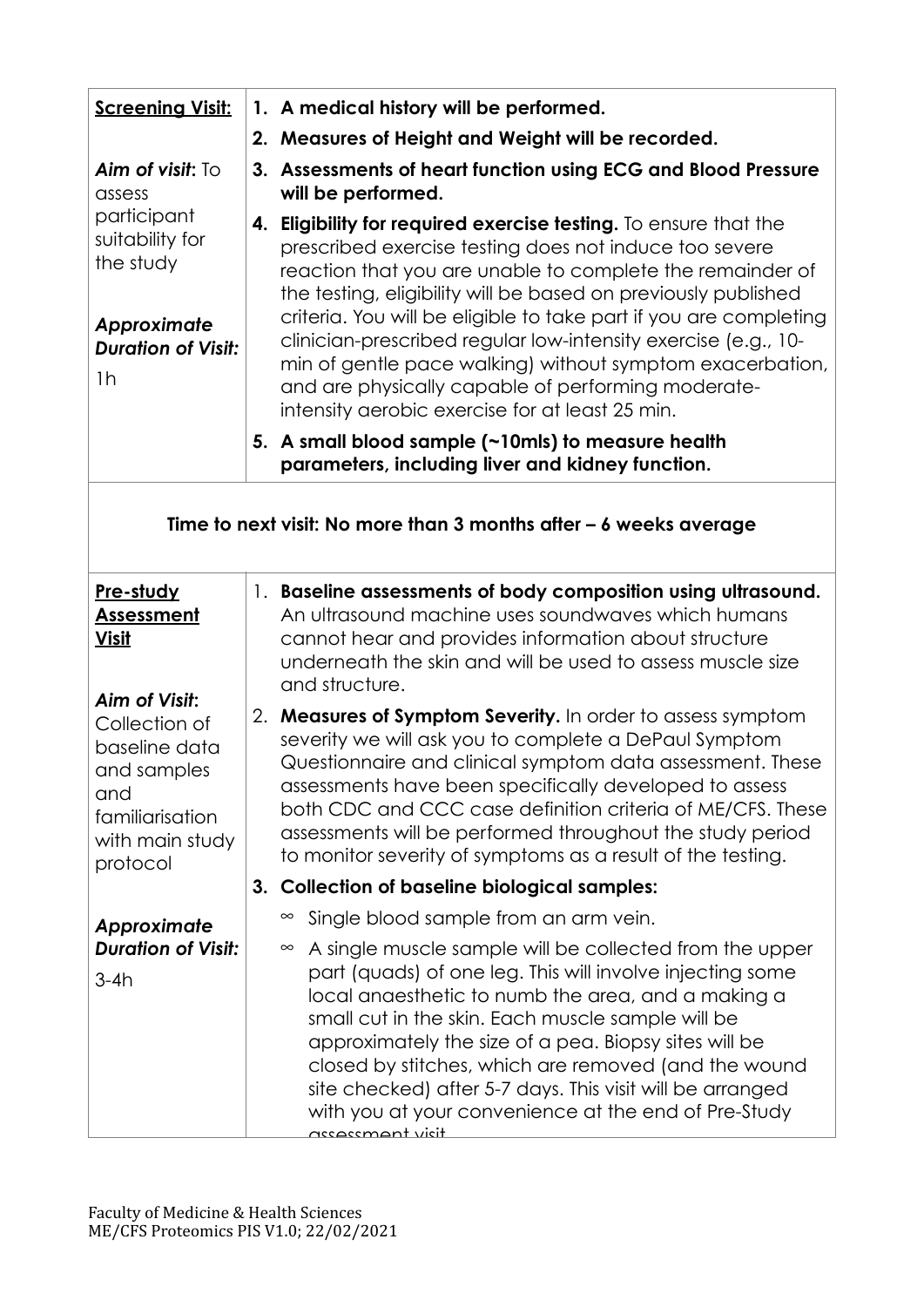| Time to next visit: $\sim$ 2 weeks                                                                                                                                     |                                                                                                                                                                                                                                                                                                                                         |  |  |  |
|------------------------------------------------------------------------------------------------------------------------------------------------------------------------|-----------------------------------------------------------------------------------------------------------------------------------------------------------------------------------------------------------------------------------------------------------------------------------------------------------------------------------------|--|--|--|
| <b>Initial Dynamic</b><br><b>Proteomics</b><br><b>Tracer Dosing</b><br><b>Visit</b>                                                                                    | 1. Provision of Deuterium Oxide Tracer: Deuterium oxide is a<br>metabolic tracer also called "heavy water". It is used so that<br>we can measure the rate at which certain metabolic<br>functions are occurring in your body, in this case the rate at<br>which certain proteins are being made.                                        |  |  |  |
| Aim of Visit: $\text{To}$<br>provide you<br>with the stable<br>isotope tracer<br>deuterium<br>oxide which will<br>be used for the<br>dynamic<br>proteomics<br>measures | It is perfectly safe to use and we have extensive experience<br>of using this approach.                                                                                                                                                                                                                                                 |  |  |  |
|                                                                                                                                                                        | You will be provided with 14mls/kg D2O to enrich the body<br>water pool to $\sim$ 1%. To mimimise the risk of dizziness from D <sub>2</sub> O<br>consumption (this can be a minor side effect of D2O<br>consumption), this initial dose will be split into 6-8 smaller does<br>provided throughout the day.                             |  |  |  |
|                                                                                                                                                                        | Two hours after your final $D_2O$ dose, you will be asked to<br>provide a saliva sample (this can be done at home and<br>stored in the fridge until returning to the lab).                                                                                                                                                              |  |  |  |
| Approximate<br><b>Duration of Visit:</b><br>$~8$ hours                                                                                                                 | 2. Following consumption of $D_2O$ tracer, you will be provided<br>with tubes for collection of daily saliva samples (for<br>monitoring of body water enrichment) and daily D <sub>2</sub> O tracer<br>tops (~10% of initial dose, required to maintain body water<br>enrichment at 1%) to be consumed each day for the next 2<br>days. |  |  |  |
|                                                                                                                                                                        | 3. For the next 2 days additional blood samples will be<br>collected via venepuncture at the participants home by a                                                                                                                                                                                                                     |  |  |  |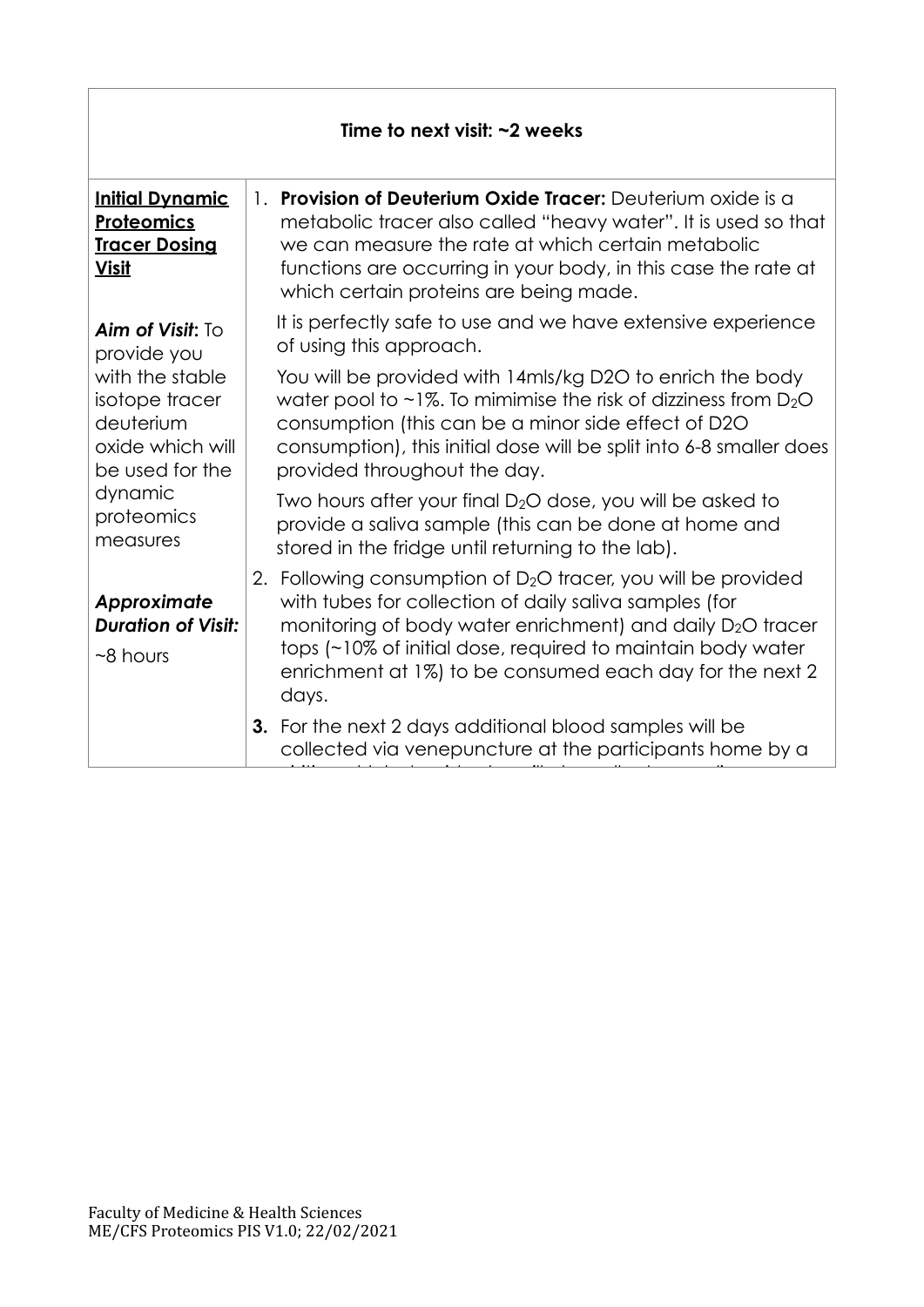| Time to next visit: 2 days                                                                                                                                                                                                                                                                                |  |                                                                                                                                                                                                                                                                                                                                                                                                                                                                                                                                                                                                                                                                                                                                                                                                                                                                                                                                                                                                                                                                                                                                                                                                                                                                                                                                                                                                                                                                                                                                                                                                                                                                                                                                                                                                                                                                                                                                        |  |  |
|-----------------------------------------------------------------------------------------------------------------------------------------------------------------------------------------------------------------------------------------------------------------------------------------------------------|--|----------------------------------------------------------------------------------------------------------------------------------------------------------------------------------------------------------------------------------------------------------------------------------------------------------------------------------------------------------------------------------------------------------------------------------------------------------------------------------------------------------------------------------------------------------------------------------------------------------------------------------------------------------------------------------------------------------------------------------------------------------------------------------------------------------------------------------------------------------------------------------------------------------------------------------------------------------------------------------------------------------------------------------------------------------------------------------------------------------------------------------------------------------------------------------------------------------------------------------------------------------------------------------------------------------------------------------------------------------------------------------------------------------------------------------------------------------------------------------------------------------------------------------------------------------------------------------------------------------------------------------------------------------------------------------------------------------------------------------------------------------------------------------------------------------------------------------------------------------------------------------------------------------------------------------------|--|--|
| <b>Exercise Stress</b><br><b>Test and</b><br><u>Assessment</u><br>Visit 2<br>Aim of Visit:<br>Collection of<br>additional<br>study measures<br>and biological<br>samples, and<br>performance of<br>an exercise<br>stress test to<br>elicit fatigue<br>Approximate<br><b>Duration of Visit:</b><br>$-3-4h$ |  | 1. Repeat of Baseline Assessment measures: Ultrasound,<br>cognitive and motor control tests.<br>2. Performance of exercise stress test. This exercise test is<br>designed to influence a degree of post-exertional malaise.<br>The protocol chosen is based on previously published work.<br>You will be asked to complete 25mins of cycling at an<br>intensity set at 70% of age-predicted maximal heart rate.<br>Exercise will begin at a low intensity (20 watts) and gradually<br>increased until target heart rate is achieved and maintained<br>for 25 mins, with a 3 min active recovery period. Your ratings<br>of perceived exertion and leg muscle pain will be monitored<br>every 5 mins.<br>3. Collection of additional biological samples:<br>Single blood sample from an arm vein.<br>$\infty$<br>4. A single muscle sample will be collected from the upper part<br>(quads) of one leg using same procedure as before.<br>5. Collection of a single CSF sample via lumbar puncture.<br>Lumbar puncture will be performed by Dr Williams, a<br>consultant anaesthetist and group clinical lead, who has<br>over 20y experience of performing this procedure.<br>A small needle will be inserted between two of the bones of<br>the lower back, which will allow the collection of a small<br>amount of CSF. More detail on this procedure has been<br>provided in an appendices at end of this document,<br>including procedure, risks and any side effects that may<br>occur. This will also be provided to you on the study day for<br>you to familiarise yourself with again before sampling.<br>6. For the next 5 days following this visit additional daily blood<br>samples will be collected via venepuncture at the<br>participants home by a visiting phlebotomist, who will also<br>collect daily saliva samples. You will be asked to continue<br>with consuming your daily D <sub>2</sub> O top ups as well. |  |  |
|                                                                                                                                                                                                                                                                                                           |  |                                                                                                                                                                                                                                                                                                                                                                                                                                                                                                                                                                                                                                                                                                                                                                                                                                                                                                                                                                                                                                                                                                                                                                                                                                                                                                                                                                                                                                                                                                                                                                                                                                                                                                                                                                                                                                                                                                                                        |  |  |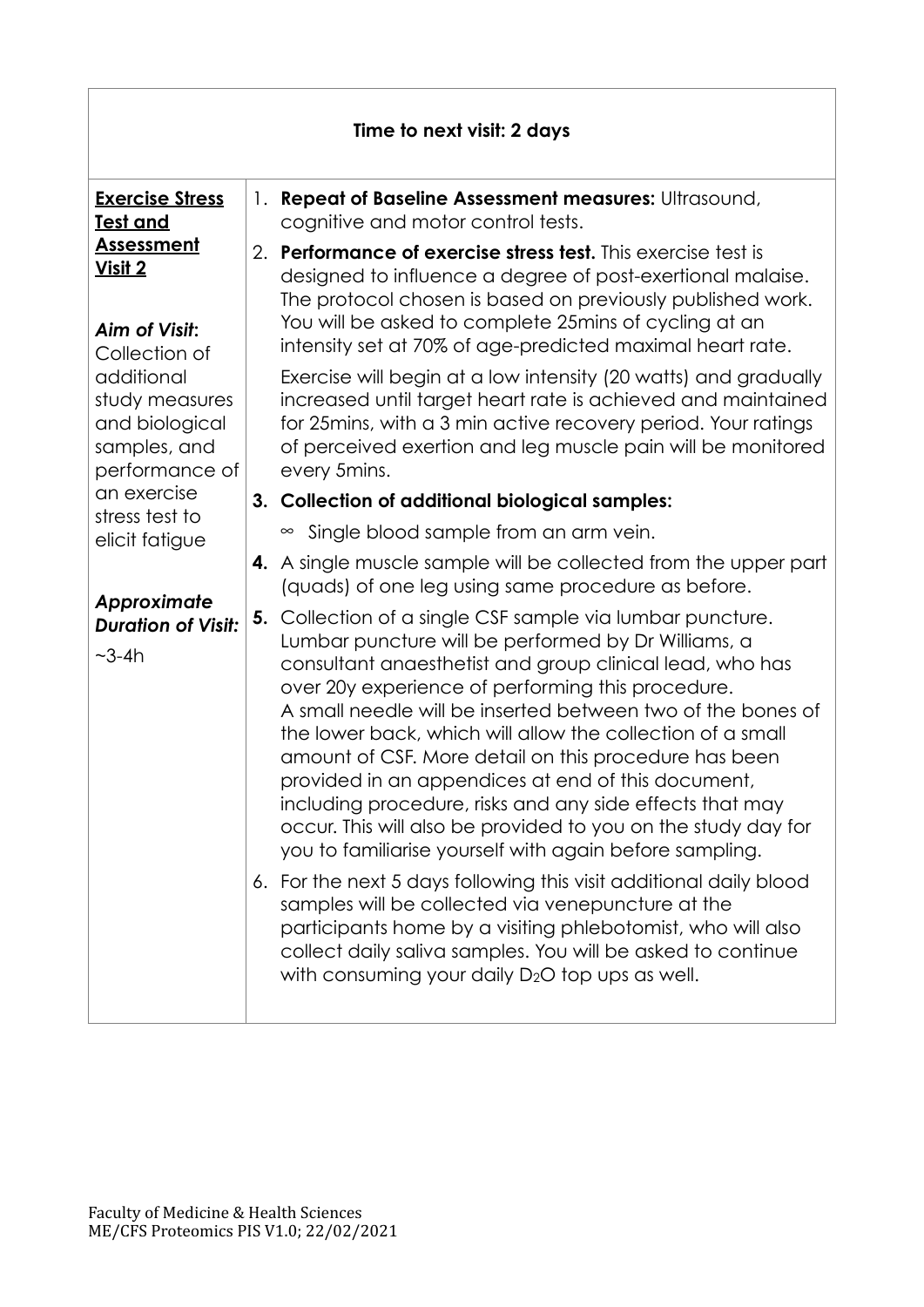| Time to next visit: 5 days                                                                                                                                               |                                                                                                                                                                                                                                                                                                                                                                                                                                    |  |  |  |
|--------------------------------------------------------------------------------------------------------------------------------------------------------------------------|------------------------------------------------------------------------------------------------------------------------------------------------------------------------------------------------------------------------------------------------------------------------------------------------------------------------------------------------------------------------------------------------------------------------------------|--|--|--|
| <b>Post Study</b><br><b>Assessment</b><br><u>Visit</u><br><b>Aims of Visit:</b><br>Collection of<br>final study<br>measures and<br>biological<br>samples.<br>Approximate | 1. Repeat of Baseline Assessment measures: Ultrasound,<br>cognitive and motor control tests.<br>2. Repeat of biological sampling:<br>Single blood.<br>$\infty$<br>Single Muscle biopsy.<br>$\infty$<br>Single CSF sample via lumbar puncture.<br>$\infty$                                                                                                                                                                          |  |  |  |
| <b>Duration of Visit:</b><br>$-3-4h$                                                                                                                                     |                                                                                                                                                                                                                                                                                                                                                                                                                                    |  |  |  |
| Time to next visit: 1 week                                                                                                                                               |                                                                                                                                                                                                                                                                                                                                                                                                                                    |  |  |  |
| Post Study/Exit<br><b>Visit</b><br><b>Aims of Visit:</b><br>Participant<br>evaluation and<br>wound checks<br>Approximate<br><b>Duration of Visit:</b><br>$\nu$ lh        | 1. Biopsy and Wound Site Check and Post Study Monitoring:<br>Biopsy and wound sites from the post-study assessment will<br>be checked and sutures removed at this visit. You will also be<br>invited to return a post-study participant feedback form at<br>this visit (anonymous) which will be given to you on your<br>post-study assessment. The inconvenience allowance for this<br>study will also be arranged at this visit. |  |  |  |

**To avoid and minimise potential non-exercise induced PEM, the following adaptations and additions to the above protocol can be included where requested or needed:**

− All unnecessary travel will be avoided where possible, however where needed you will be provided with pre-booked taxi transport to bring you to the research facility.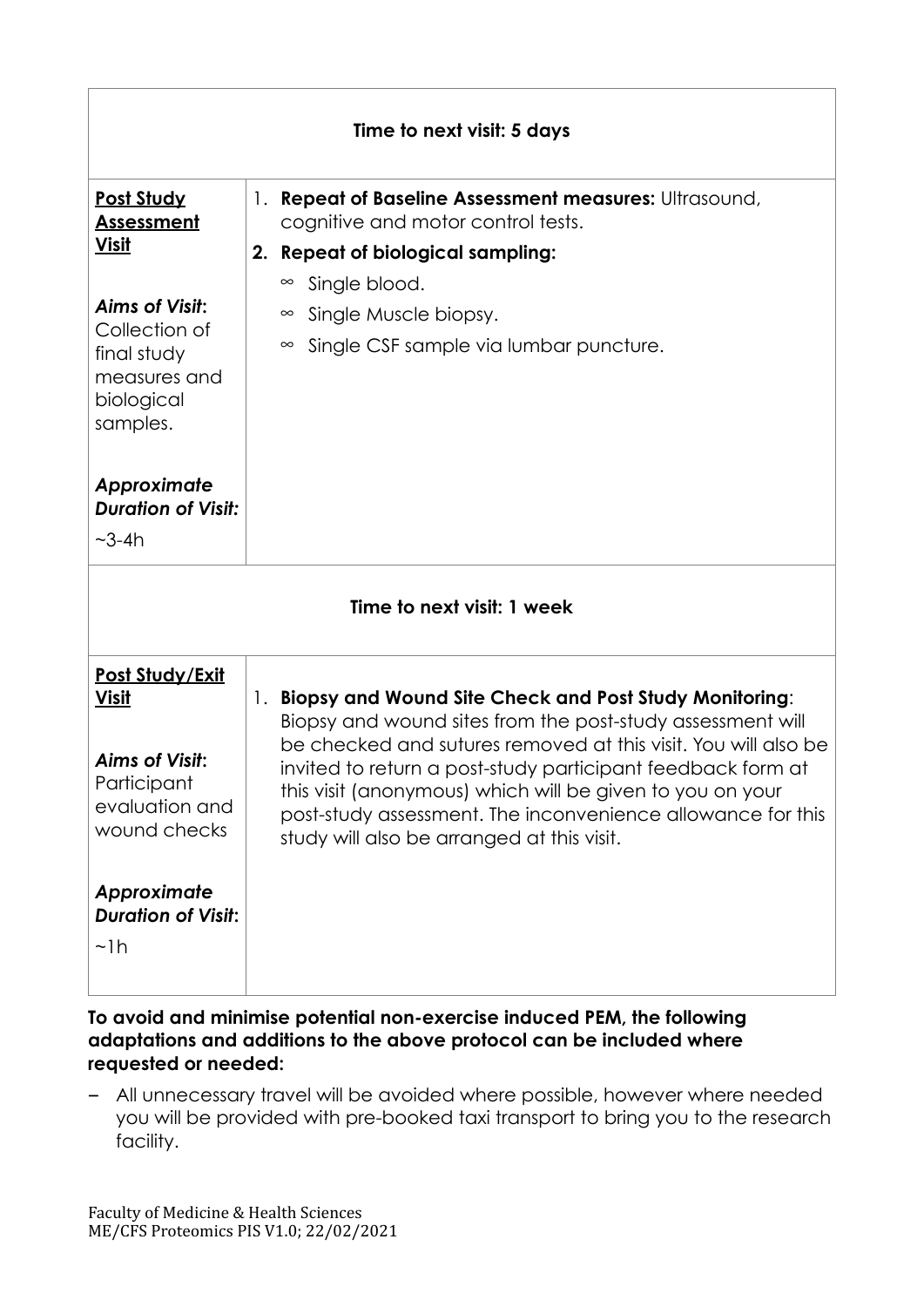- − Initial screening (excluding ECG, BP and blood sampling) will take place at your home or remotely (phone or via video conferencing application) if requested.
- − The tracer administration and stitch removal can be performed at your home home where possible to avoid any unnecessary exacerbation of PEM symptoms.
- − To minimise PEM for any on-site visits, you will be provided with regular rest breaks in designated rooms which are adapted to the needs of the volunteers condition. These will be discussed with you at screening as we understand that the ME/CFS is a very individual condition, one thing that might be comfortable for one volunteer, may not be for another. Individual measures can be put in place to minimise discomfort as needed.

#### **For ease of interpretation, a summary table of all procedures is provided below, any concerns over scheduling can be discussed with the researchers at screening.**

#### **What is the drug or procedure that is being tested?**

No drug or procedure is being tested and all procedures used are regularly performed within the research group.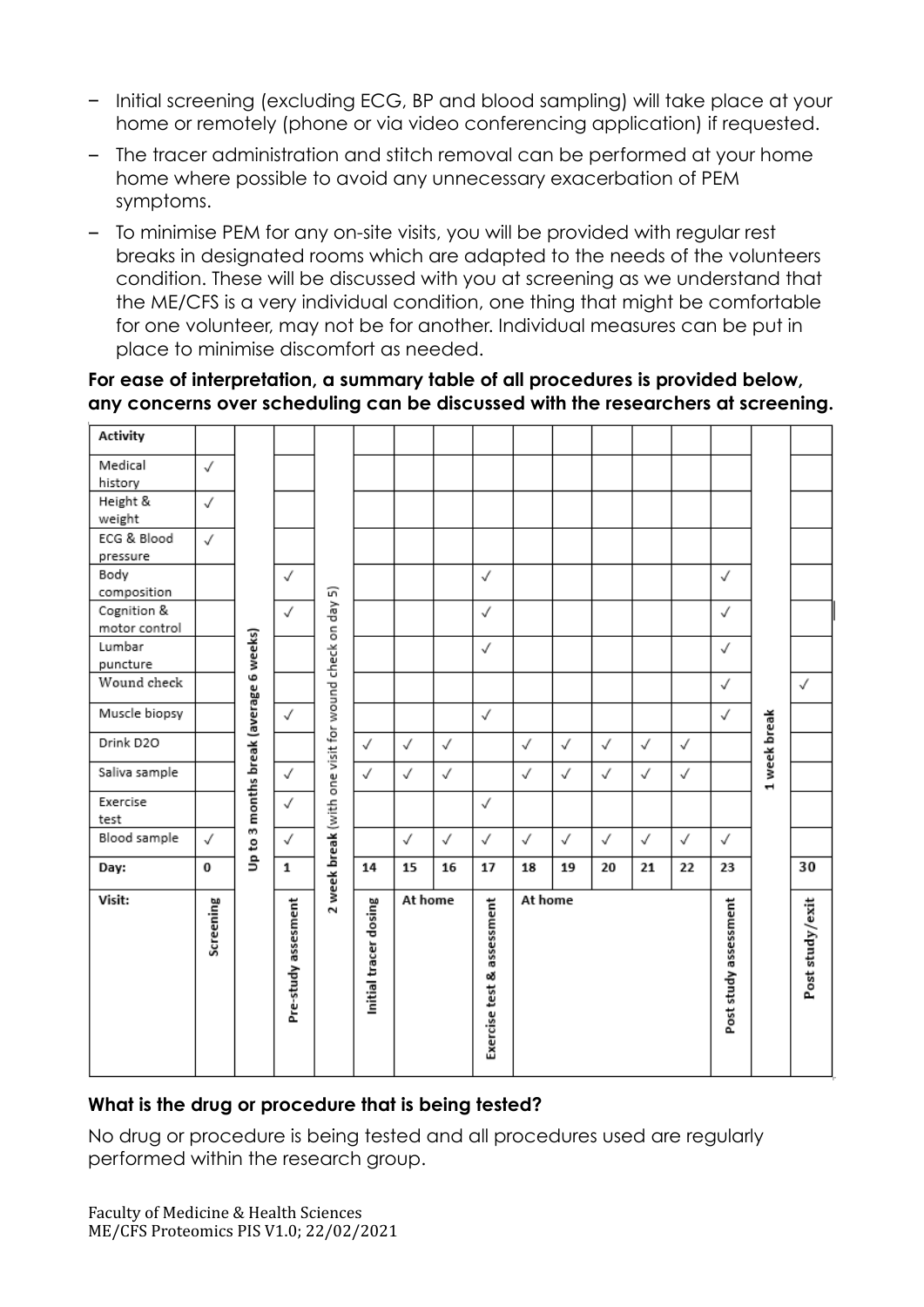### **What are the side-effects or risk of any treatment or procedures received when taking part?**

Research studies often involve some risks, not all of which may be currently known. However, we have outlined the potential risks associated aspects of this study below.

### **Procedures**

**Venepuncture** for blood sampling has a risk of bruising but is a procedure that will be carried out only by trained staff.

**Muscle biopsies** are performed under local anaesthetic by a doctor trained in this technique. In all cases there is a slight risk of infection at biopsy sites but this will be minimized by the use of sterile techniques and dressings. All wounds will be monitored for 7 days for any sign of infection. Some muscle tenderness, stiffness and bruising may be felt for 2-3 days afterwards but simple painkillers usually effectively abolish this. There is a slight risk of damaging cutaneous and other soft tissue nerves during biopsy techniques, but this is rare and normal nerve sensation normally returns within a few months. It is common for a biopsy to leave a scar, however in most individuals a biopsy scar is very small and fades with time to near invisibility. We have been performing muscle biopsies in Derby for over 15 years using this technique and have found they are very well tolerated.

## **Lumbar Puncture**

Used to collect cerebrospinal fluid from your lower spine. Samples are collected under local anaesthetic by a doctor with over 20 years experience of performing this procedure. You will remain within the unit in recumbent position for 1h to monitor for any possible complications, although complications are rare, there are possibilities that you may suffer a headache which occurs in 1:100 people. See Lumbar Puncture supplementary information below.

## **Tracers**

The heavy isotopes used within the **tracer compound D2O** are naturally occurring and non-radioactive, and are completely safe for application in human research. As a research group we have over 30 years' experience in applying heavy isotope tracers to human research. There is a slight risk of dizziness associated with consuming D2O, however this is reduced by splitting the total dose into several small dosings over a number of hours, as is being done here

The exercise being performed will likely lead to symptoms of post-exertional malaise, and there is the risk that it could lead to a worsening or relapsing of symptoms in some individuals. To avoid this we will continuously monitor symptom severity throughout, and have designed the exercise protocol based on previously published work in this field. To minimise worsening of symptoms following completion of this study we will implement eligibility criteria (described above) to ensure that all volunteers are aware and capable to performing the ascribed exercise protocol. If you think that this kind of exercise will likely be too severe for your condition, please inform the researcher.

## **What are the possible benefits of taking part?**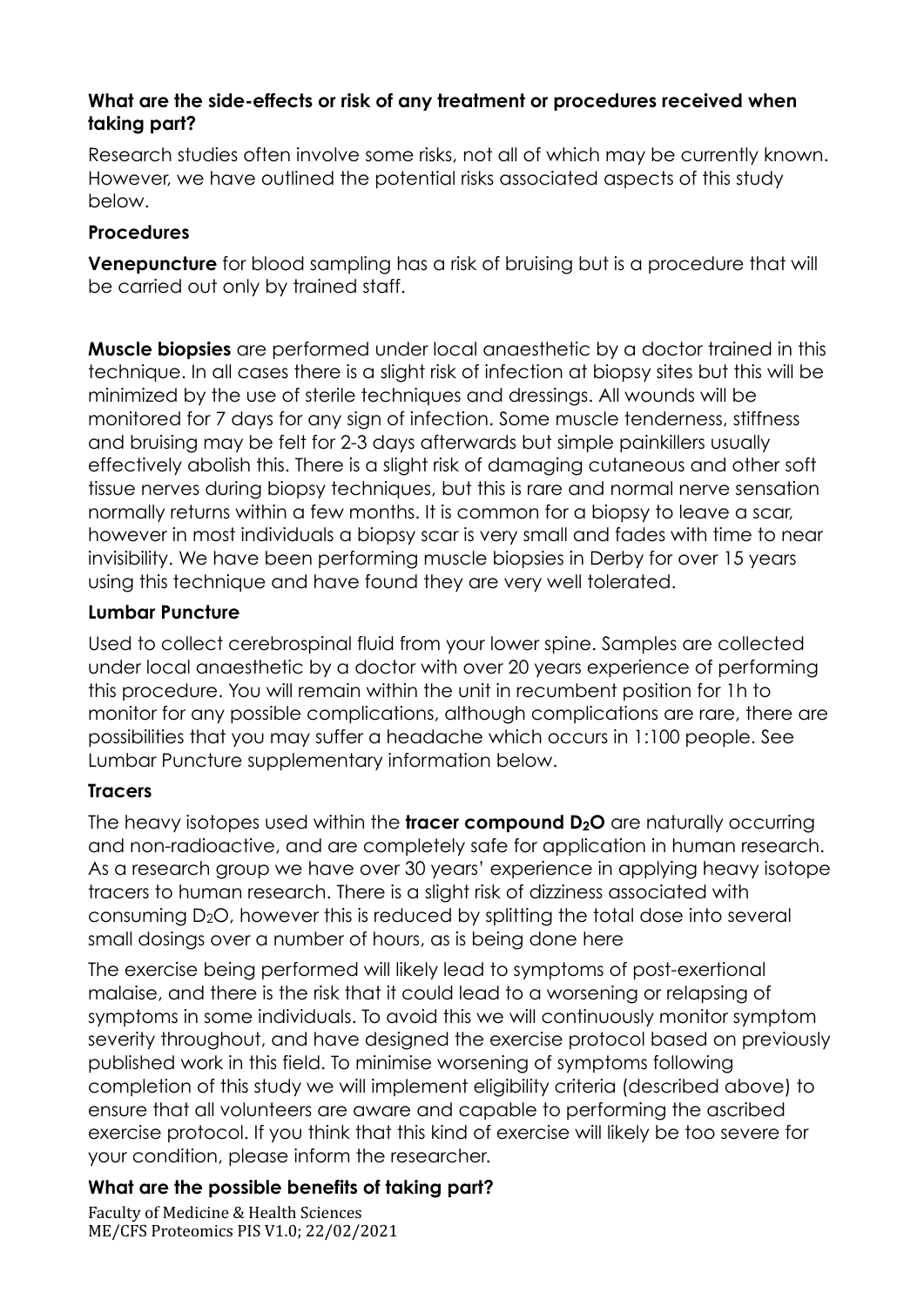Participation in the study will provide you with some information about your muscle structure and function from the ultrasound scans and functional assessments, as well as your fitness.

Overall it is hoped that the information we gain from this study will give us a better understanding of the underlying causes of ME/CFS, which could in the future assist with the development of improved diagnostics and treatment.

Each volunteer, following completion of their testing will be provided with a summary of their own personal data in the hope that will assist them personally in managing their disease

You will also receive £400 inconvenience allowance on completion of the study.

# **What are the possible disadvantages and risks of taking part?**

It is possible that the routine tests could detect unknown health problems. Examples of these include diabetes and high blood pressure, as they are common and often undiagnosed. Should this be the case, you will be informed and advised to attend your GP practice for further management. Your GP will also be notified.

As one of the primary measures of the study realtes to PEM, there is the risk that participation may lead to an increase in your symptoms as a result. To avoid any unnecessary exacerbation outside of the prescribed testing protocols, additional measures specific to each individual will be introduced following discussion with you at screening as described above. Symptoms will be assessed regularly throughout the study to monitor severity. Furthermore, PEM triggers will be discussed in detail with you prior to participation to ensure that if PEM is triggered it is not too great in severity and that you have sufficient and adequate recovery time as to avoid permenant worsening of symptoms.

## **What are the exclusion criteria for this study?**

For this study we are recruiting:

- i. healthy female volunteers aged between 20 and 50 years, who are of normal weight. If you have been a subject in any other research study in the last three months which involved: taking a drug, being paid an inconvenience allowance or having an invasive procedure (e.g. blood sample >50ml), you would not be eligible to take part.
- ii. female volunteers suffering from ME/CFS of the same age as outlined by the 1994 CDC-Fukuda and 2003 Canadian case definitions for ME/CFS.

You would also be unsuitable if you have particular medical conditions (such as neurological conditions) or are taking certain medications. If you are interested in this study, please discuss these further with the research team.

## **What if something goes wrong?**

- $\approx$  If you suffer any symptoms or side effects, you should report them immediately to the study research team (see end of sheet for contact details).
- $\approx$  If you have a concern about any aspect of this study, you should ask to speak to the study team who will do their best to answer your questions.
- $\infty$  The researchers contact details are given at the end of this information sheet. If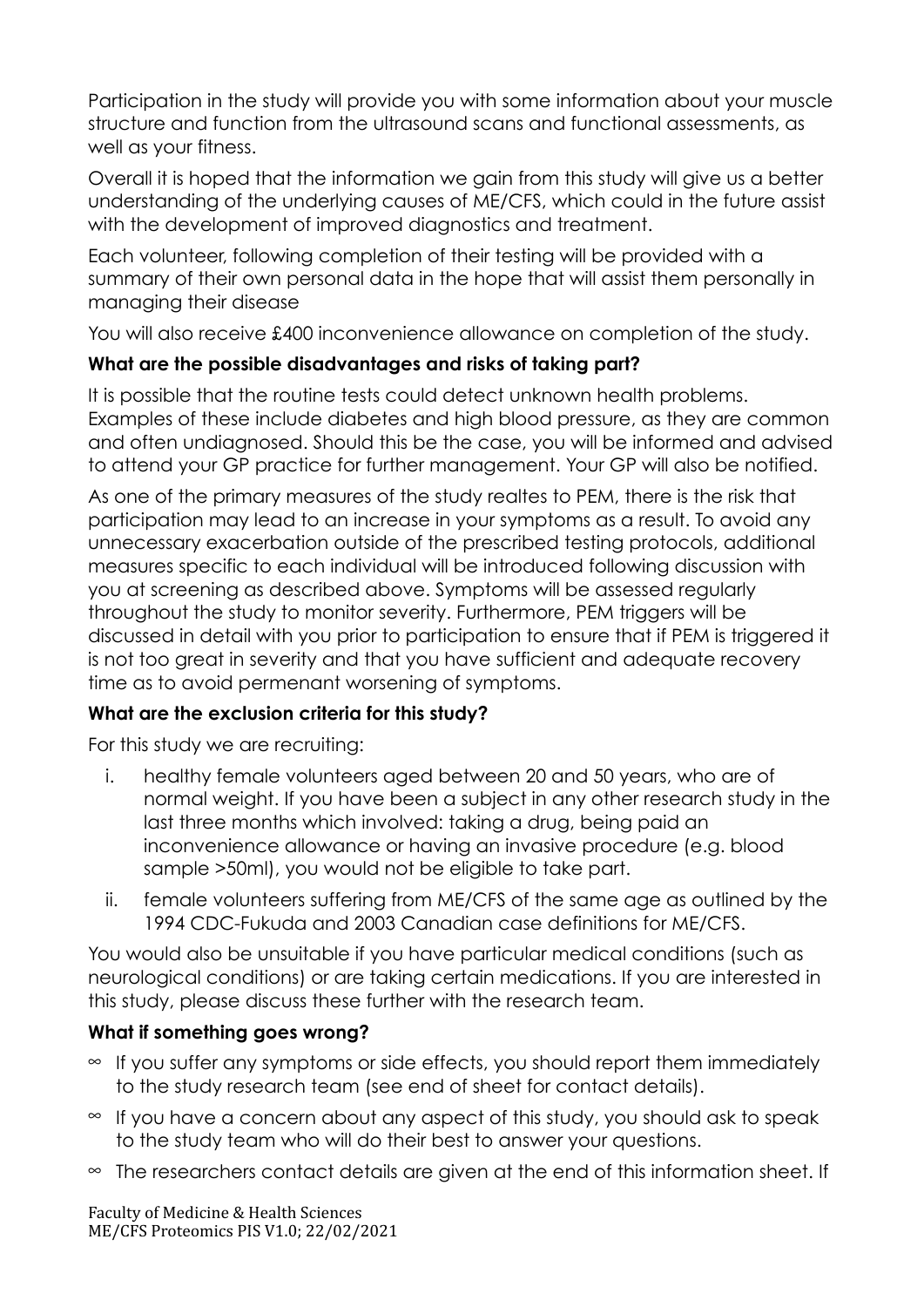you have a complaint on your treatment by a member of staff or anything to do with the study, you can initially approach the lead investigator Dr Daniel Wilkinson.

 $\approx$  If this achieves no satisfactory outcome, you should then contact the FMHS Research Ethics Committee Administrator, Faculty Hub, Medicine and Health Sciences, E41, E Floor, Medical School, Queen's Medical Centre Campus, Nottingham University Hospitals, Nottingham, NG7 2UH or via E-mail: [FMHS-](mailto:FMHS-ResearchEthics@nottingham.ac.uk)[ResearchEthics@nottingham.ac.uk.](mailto:FMHS-ResearchEthics@nottingham.ac.uk) Please quote ref no: FMHS 205-0221.

### **Will my taking part in this study be kept confidential?**

We respect your right to privacy, and we will take measures to safeguard confidentiality. A single form, on which you are asked to sign to give consent for involvement, will carry details of your name and address, but no health-related details. This is kept securely in a locked cabinet within the Medical School. Access to this cabinet is restricted to personnel directly involved in the study and to University staff with direct responsibility for ensuring the study is conducted appropriately.

We will follow current ethical and legal practice and all information about you will be handled in confidence. If you join the study, some parts of the data collected about you will be looked at by authorised persons from the University of Nottingham who are organising the research. They may also be looked at by people authorised to check that the study is being carried out correctly. All will have a duty of confidentiality to you as a research participant and we will do our best to meet this duty.

All information which is collected about you during the course of the research will be kept strictly confidential, stored in a secure and locked office, and on a password protected database. Any information about you which leaves the study site will have your name and address removed (anonymised) and a unique code will be used so that you cannot be recognised from it.

Your personal data (address, telephone number) will be kept for 5 years after the end of the study so that we are able to contact you about the findings of the study and possible follow-up studies (if you agree to this). All other data (research data) will be kept securely for 7 years. After this time your data will be disposed of securely. During this time precautions will be taken by all those involved to maintain your confidentiality and only direct members of the research team will have access to your personal data.

You can find out more about how we use your information and read our privacy notice at:<https://www.nottingham.ac.uk/utilities/privacy.aspx>

#### **What will happen to any samples I give?**

We will seek your consent for any samples remaining after analysis for this study has been completed, to be stored and used in future research. This is optional and you will be asked to give separate consent for this. The samples will be securely stored with a code unique to you at the University of Nottingham under the Universities Human Tissue Research Licence (No. 12265).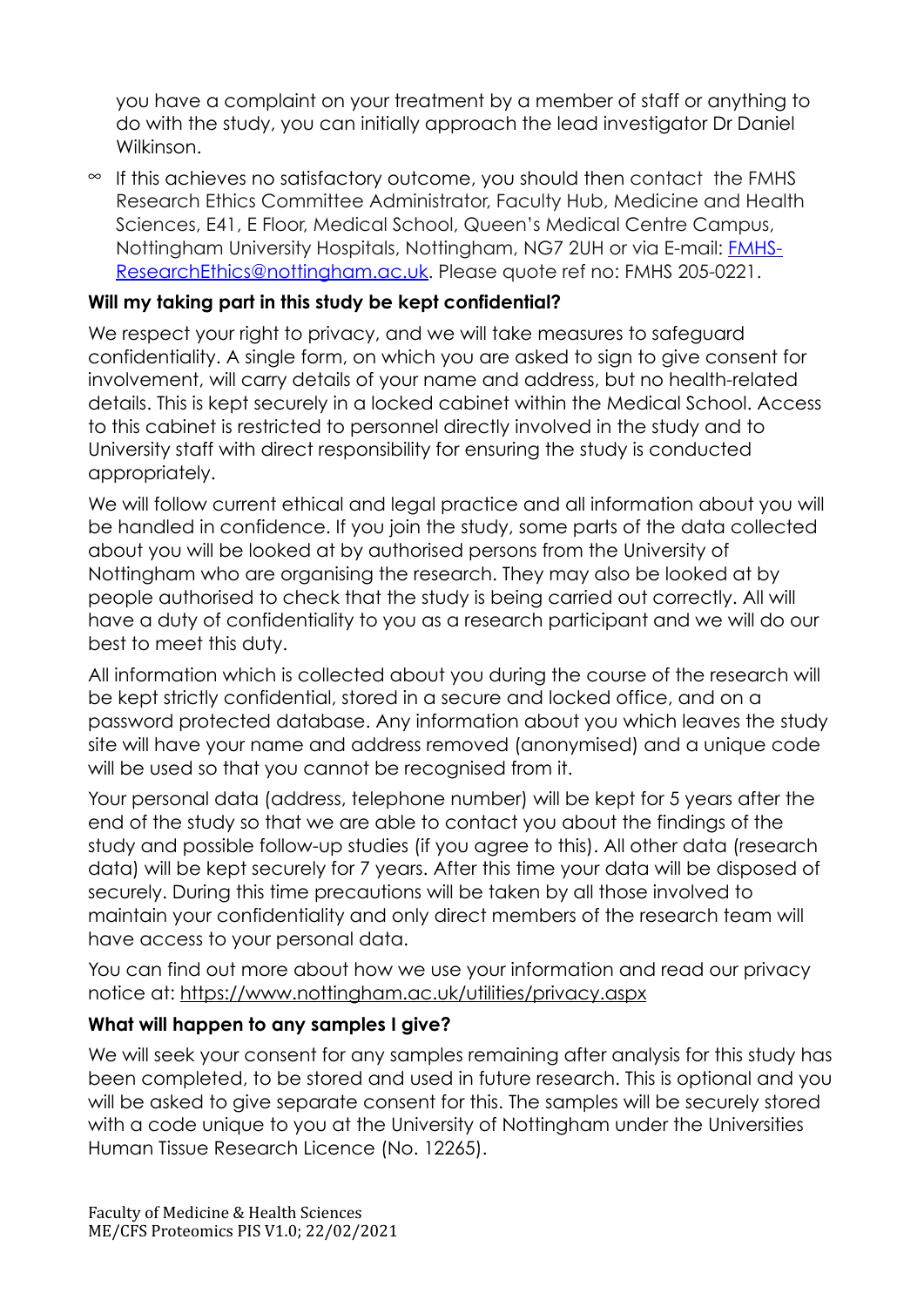Some of these future studies may be carried out by researchers other than the current research team. This may include researchers working for commercial companies. Any samples or data used will be anonymised so that you could not be identified in any way. If you do not agree to this, any remaining samples will be disposed of in accordance with the Human Tissue Authorities code of practice.

# **Will any genetic tests be done?**

In the current study we will not be using your samples for genetic testing.

# **What will happen to the results of the research study?**

Data collected during the study will be published in the scientific literature enabling other health professionals to use the information, it may also form part of an education thesis. You will not be identified in any publication. There is usually a delay of up to one year from the study completion before this occurs. Should you wish to be informed of publications resulting from this study, please inform the study team.

## **Who is funding the research?**

This study is funded by the US Department of Defense Discovery Award.

## **Who has reviewed the study?**

This study has been reviewed and approved by the University of Nottingham Faculty of Medicine and Health Sciences Research Ethics Committee.

## **Contact for Further Information**

Thank you for your interest in this study. For further information please contact: Daniel Wilkinson, [d.wilkinson@nottingham.ac.uk,](mailto:d.wilkinson@nottingham.ac.uk) contactable on 01332 724850.

The research team is alternatively contactable at The University of Nottingham, Division of Medical Sciences and Graduate Entry Medicine, School of Medicine, Royal Derby Hospital, Derby, DE22 3DT.

## **Supplementary Information**

## **1. Covid-19 for Human Research Volunteers**

Following the recent outbreak of Covid-19 infection in the UK, close contact between people outside of family groupings or 'support bubbles' is being discouraged to reduce the spread of the virus, and to protect vulnerable individuals from contracting Covid-19.

It is important for you to know that during this research study, it will not always be possible to maintain recommended social distancing between researchers and yourself. Research staff will be required to be close to you when performing certain tasks, including: measuring blood pressure and recording an electrocardiogram (ECG) during the screening visit, and taking blood samples, muscle biopsies or CSF samples during your study visits.

Government guidelines are constantly evolving in response to changes in the Covid-19 situation, and procedures we employ during this study will therefore be changing in line with these. However, currently we will be implementing the following measures to protect you and the researchers working on this project.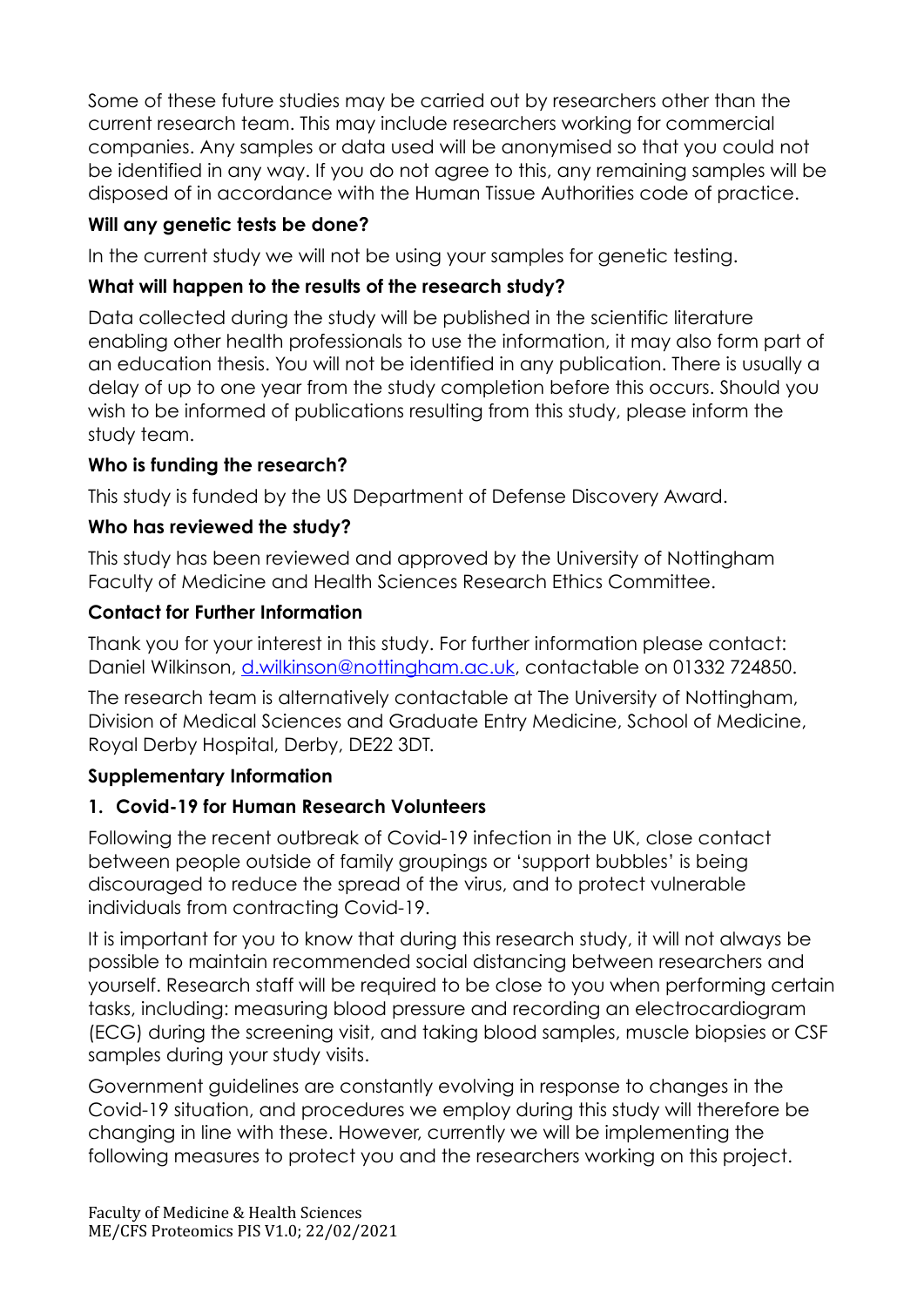- 1. Please do not attend any scheduled study sessions if you, or anyone in your social unit, is displaying (or has displayed within the previous 14 days) signs of COVID-19 infection\*, or if you are self-isolating following contact with someone who has displayed signs of infection. We will contact you the day before each time you are due to attend the University to check your symptom and isolation status.
- 2. Similarly, study researchers will not enter University buildings if they, or anyone in their social unit, is displaying (or has displayed within the previous 14 days) signs of infection or if they are self-isolating following contact with someone who has displayed signs of COVID-19 infection.
- 3. Social distancing will be observed at all times where possible.
- 4. To keep the number of people within University buildings to a minimum, please do not bring additional people (i.e., siblings or partners) to any study session.
- 5. The number of individuals (researchers and participants) in study areas will be kept to a minimum, with all individuals required to maintain good hand hygiene whilst in the units and to wear face coverings at all times. As such, on arrival, you will be i) asked to cleanse your hands thoroughly at a hand-wash station and/or using alcohol gel. In addition, ii) if you forget to bring your own face covering with you, you will be provided with a disposable one to wear during your visit.
- 6. Prior to your arrival, all areas that you may touch will be cleaned.
- 7. At the end of the study visit, you will be asked wash your hands thoroughly again before leaving.

\*Please visit: <https://www.nhs.uk/conditions/coronavirus-covid-19/symptoms/>

#### **2. Lumbar Puncture**

Supplementary Information – Lumbar Puncture Procedure – taken from [https://](https://www.nhs.uk/conditions/lumbar-puncture/) [www.nhs.uk/conditions/lumbar-puncture/](https://www.nhs.uk/conditions/lumbar-puncture/)

A lumbar puncture is where a thin needle is inserted between the bones in your lower spine. It should not be painful, but you may have a headache and some back pain for a few days. It's carried out by a doctor.

### **Before having a lumbar puncture**

Your doctor should explain what's going to happen. On the day:

 $\approx$  you'll usually need to undress and change into a hospital gown before the procedure – you might also want to use the toilet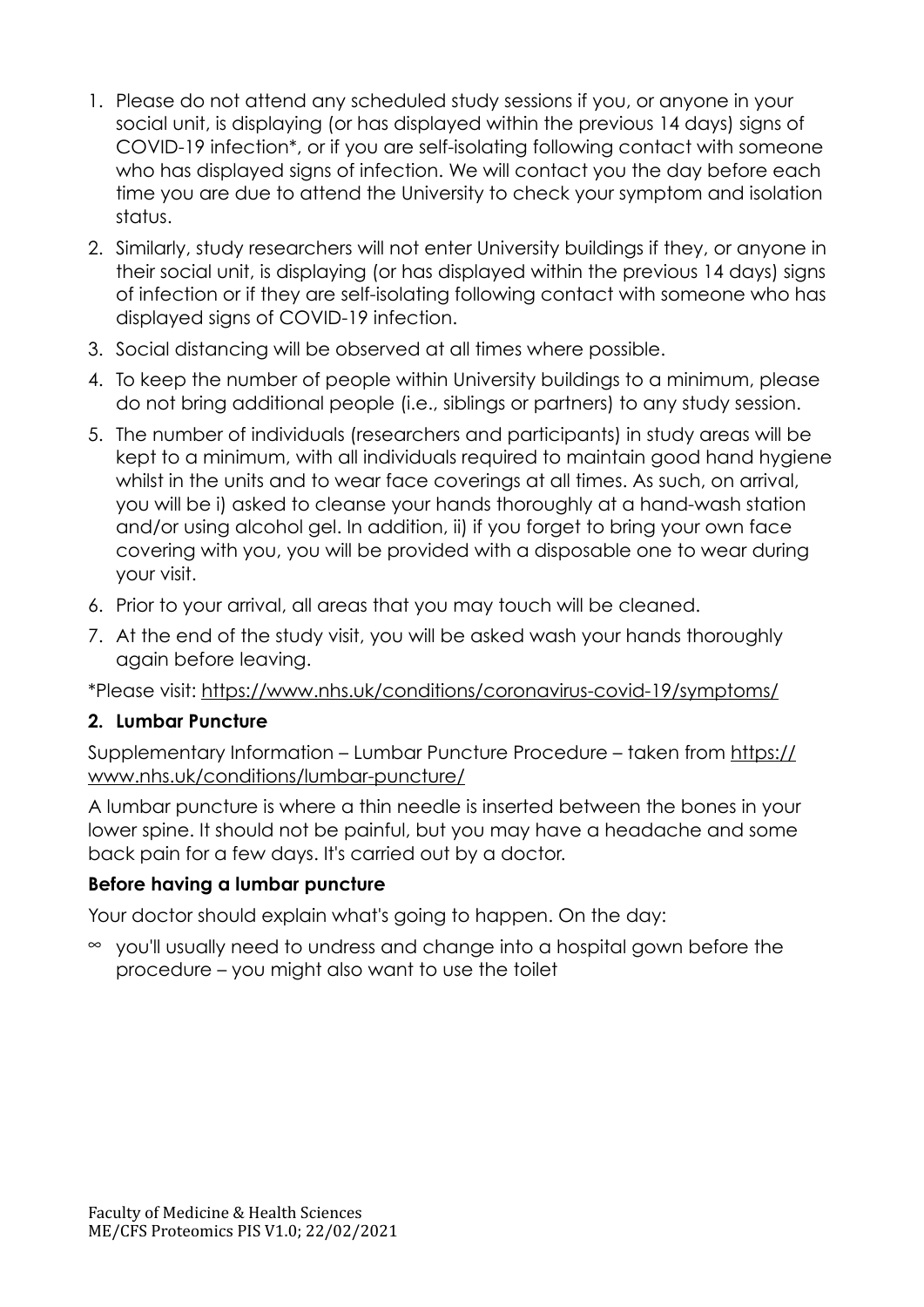### **What happens during a lumbar puncture**



You normally lie on your side, with your legs pulled up and your chin tucked in



This allows the needle to be inserted between the bones more easily

The doctor will:

- 1. Clean your skin and numb the area with [local anaesthetic](https://www.nhs.uk/conditions/local-anaesthesia/) (you'll be awake during the procedure).
- 2. Insert a thin needle through the skin, between 2 bones in the lower part of your spine. This should not be painful, but you may feel some pressure.
- 3. Remove the needle once the procedure is finished and apply a small plaster or dressing.

#### **How long does a lumbar puncture take?**

A lumbar puncture takes around 30 to 45 minutes, but you'll need to stay lying down under supervision for at least another hour.

You'll be able to go home as soon as you feel ok to do so, but you would not be able to drive yourself home, a taxi will be provided for you